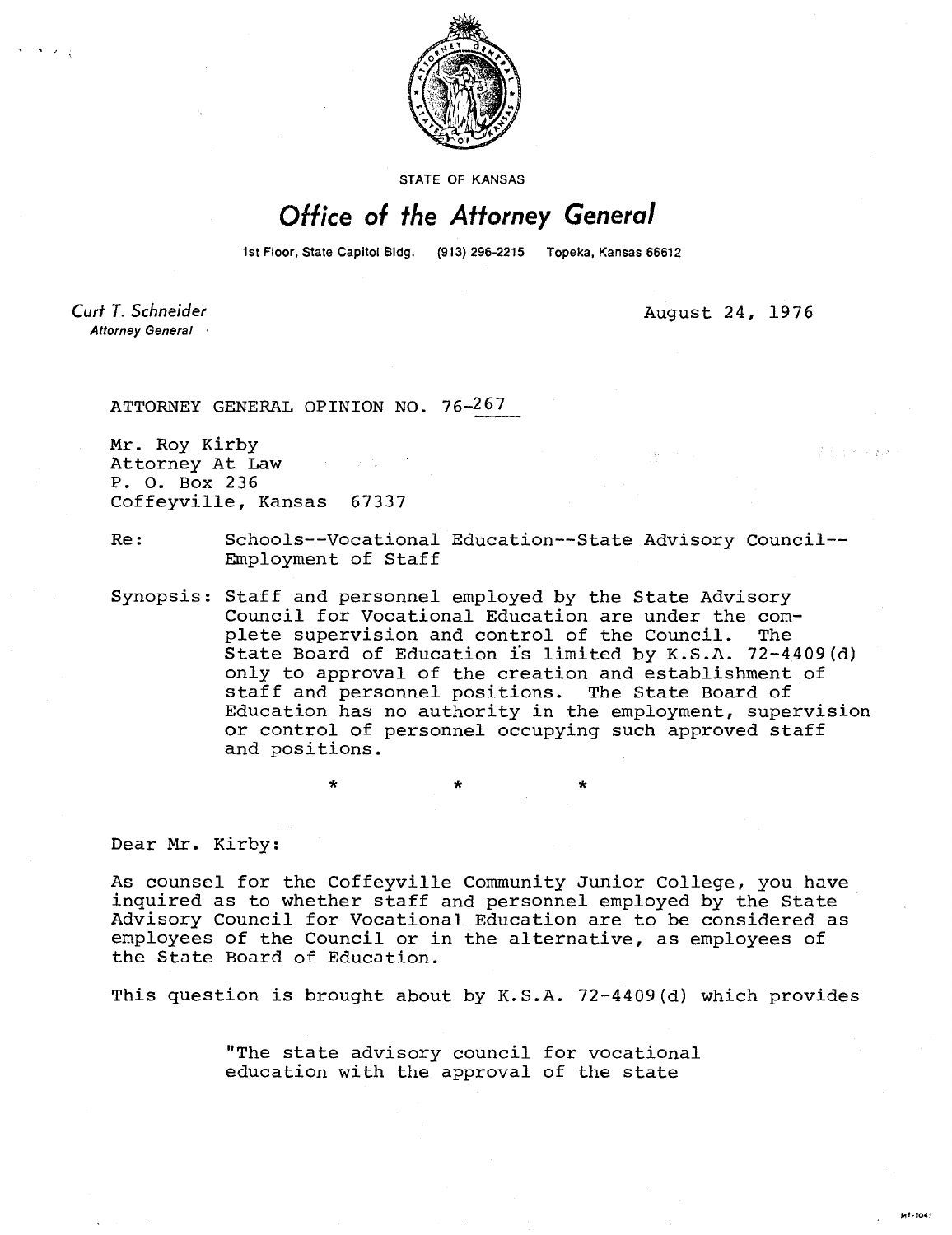Mr. Roy Kirby Page Two August 24, 1976

> board of education is authorized to employ such persons as may be necessary to carry out its function, and all such employees shall be in the classified service under the Kansas civil service act. The state advisory council with the approval of the state board of education may contract for such professional services as are necessary to carry out its functions."

In my view, the language of subsection (d) clearly limits the role and authority of the State Board of Education to the approval of staff and personnel positions. No authority is granted to the State Board of Education to exercise approval over atter individuals selected for those positions previously approved. Individ A grammatical breakdown of the language of subsection (d) shows that the predicate "may employ" follows and relates to the sentence subject, "the state advisory council," and not to the object of the prepositional phrases "...with the approval of the state board of education." The statute clearly delegates authority to employ staff and personnel to the state advisory council.

Additional support for this position is apparent from guidelines issued by the U. S. Department of Health, Education and Welfare promulgated in order to assist in implementing pertinent federal rules and regulations. Relative to the staff and personnel on state advisory councils, 45 CFR Public Welfare at section 102.25 provides:

> "Each State advisory council is authorized to obtain the services of such professional, technical, and clerical personnel as may be necessary to enable the council to carry out its functions described in §102.23 and to contract for such services as may be necessary to enable it to carry out its evaluation functions. Such personnel shall not include members of the State board, and shall be subject only to the supervision and direction of the State advisory council with respect to all services performed by them for the council."

This section is persuasive authority for the proposition that in implementing federal regulatory measures, the state should maintain effectiveness of the evaluations performed by the Advisory Council by maintaining the autonomy of the Council's staff.